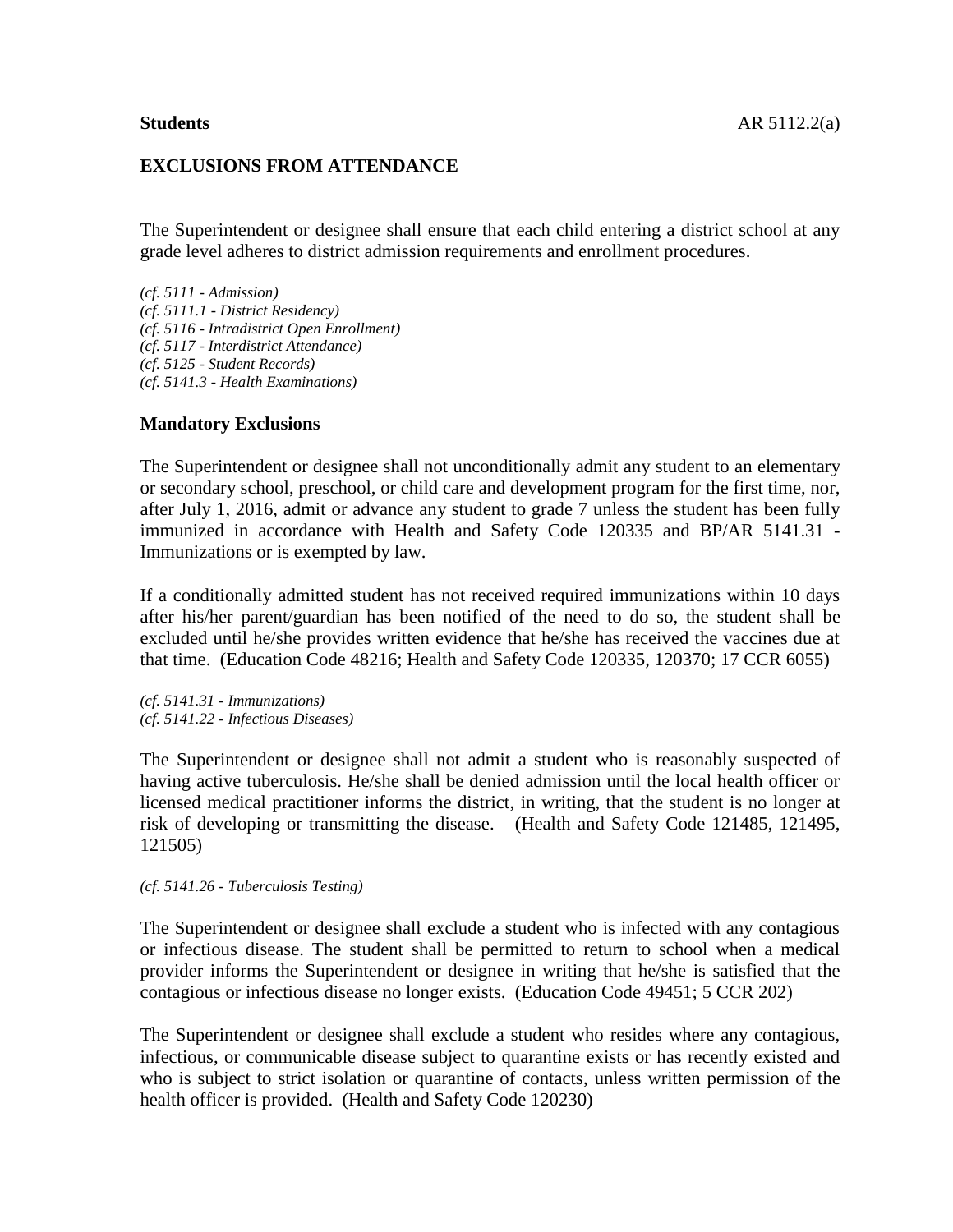# **EXCLUSIONS FROM ATTENDANCE** (continued)

## **Permissive Exclusions**

A student may be excluded from attendance at a district school under either of the following circumstances:

- 1. If there is good cause to believe that the student has been exposed to any disease stated in Health and Safety Code 120335 and his/her documentation of immunization does not show proof of immunization against that disease, the student may be temporarily excluded from the school until the local health officer is satisfied that the student is no longer at risk of developing or transmitting the disease. (Health and Safety Code 120335, 120370)
- 2. If the student has not had the health screening specified in Health and Safety Code 124040 before or within the first 90 days of attending first grade, he/she may be excluded for up to five days unless the parent/guardian has presented a waiver or the district has exempted the student from this requirement in accordance with law. (Health and Safety Code 124105)

*(cf. 5141.32 - Health Screening for School Entry)*

### **Notifications to Parents/Guardians**

The Superintendent or designee may exclude a student without prior notice to the parent/guardian if the student is excluded for any of the following reasons: (Education Code 48213)

- 1. He/she resides in an area subject to quarantine pursuant to Health and Safety Code 120230.
- 2. He/she is exempt from a medical examination but suffers from a contagious or infectious disease pursuant to Education Code 49451.
- 3. The Superintendent or designee determines that the presence of the student would constitute a clear and present danger to the safety or health of other students or school personnel.

However, in such cases, the Superintendent or designee shall send a notice as soon as reasonably possible after the exclusion. (Education Code 48213)

*(cf. 5145.6 - Parental Notifications)*